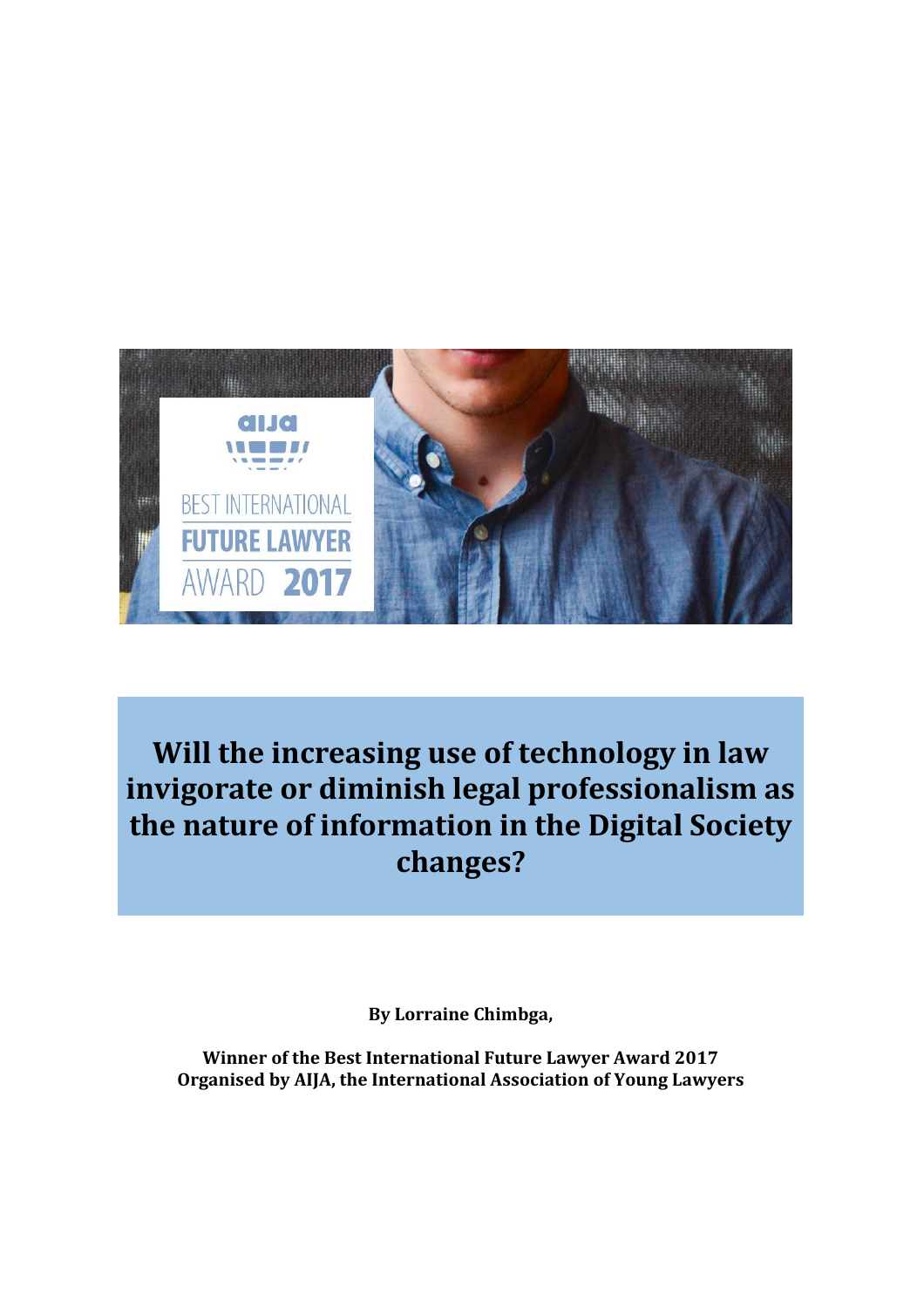*"Law involves using information to control behaviour, challenges to existing legal processes can be expected to occur […] when information is used differently."*

*The Electronic Media and the Transformation of Law (Katsh)* 

### **(I) EXECUTIVE SUMMARY**

The ability to control information in the Digital Age is power as the nature of how information is shared and controlled transforms.<sup>1</sup> In order to assert that the increasing use of technology in providing legal services poses a threat to the 'legal profession', first, I will briefly discuss the claim to exclusive authority over information that the profession has. An appreciation of the way it is perceived in society is important to aid our understanding of why the increasing use of information technology is a positive turning point for what I define as 'legal professionalism re-aligned as a public good.' I will then demonstrate that the nature of information changing affects the profession's traditional role and authority as the 'gatekeepers' that control legal expertise and this in turn threatens 'legal professionals.'

I will then explore the consequences of the recent trend in big law firms in particular becoming increasingly business-orientated and commercial in their structure. Although, it is not an issue for law firms to be managed and organized efficiently, an increasing emphasis on firms being commercial entities that focus on big businesses threatens the idea of legal professionalism as a public good through limiting access and increasing costs. I will demonstrate that the increasing use of technology will serve as a catalyst by rejuvenating the way in which such 'legal professionals' have come to view themselves. As the material on this subject is vast this discussion undertakes a historical analysis of these developments and is intentionally narrowed towards the effects of technology on information rather than the various

<sup>1</sup> 'Fuel of The Future' [2017] *The Economist,* May 6th 2017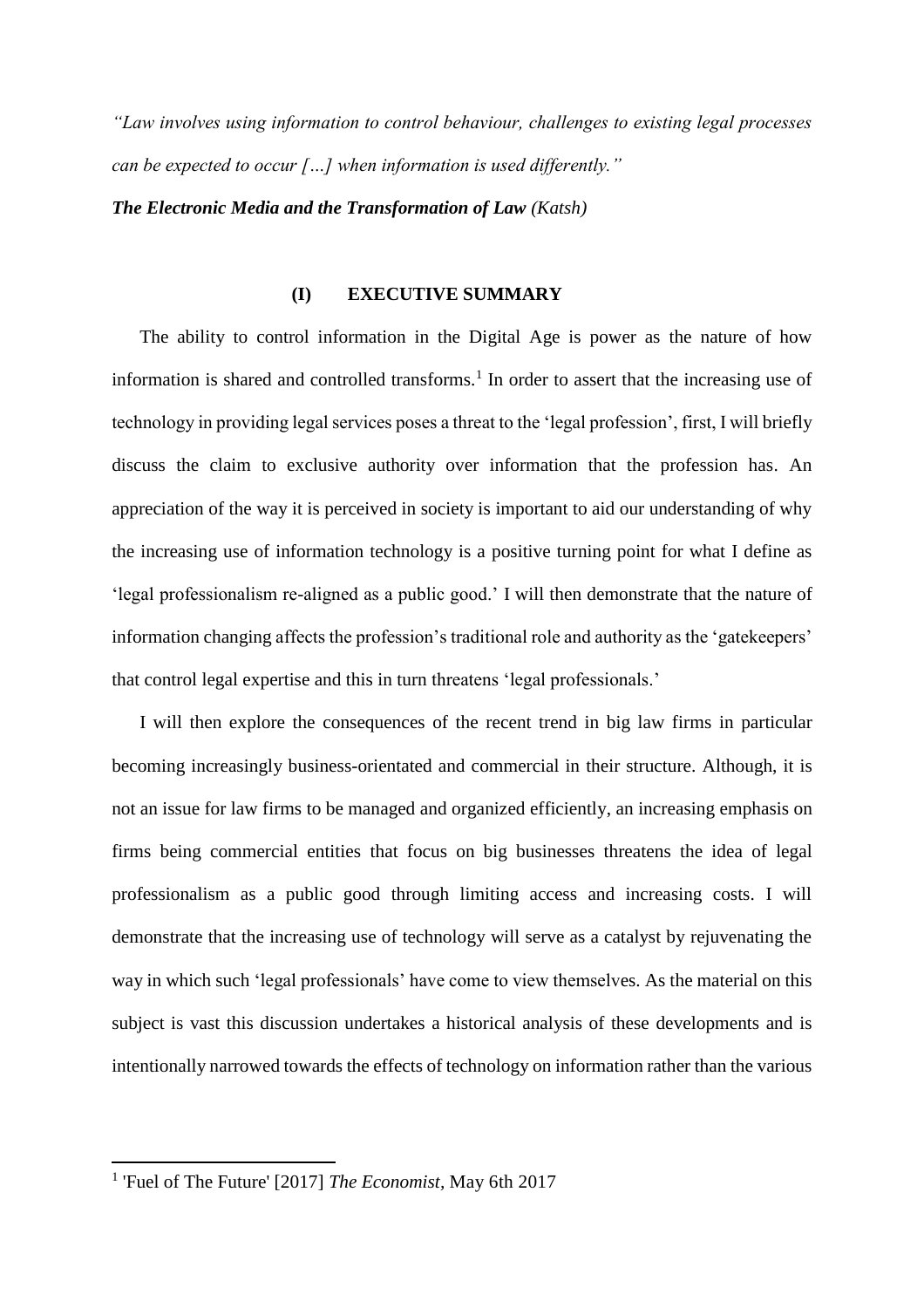technologies themselves, and towards big law firms rather than the whole industry in general e.g. the effect that technology may have on barristers.

## **(II) THE QUESTION PRESENTED**

Will the increasing use of technology in law invigorate or diminish legal professionalism as the nature of information in the Digital Society changes?

## **(III) STATEMENT OF THE FACTS / CASE**

#### **Legal Professionalism and The Grand Bargain**

 $\overline{a}$ 

Traditionally, Law has been viewed as the mechanism by which our values are defined, enforced and protected under what may be termed as the social contract.<sup>2</sup> This perception has further enabled legal professionals to control their work and the power in relationships with clients and society.<sup>3</sup> In "*The Future of the Professions"* Richard and Daniel Susskind (*the Susskinds*) describe this as being one of the benefits of '*the Grand Bargain*' that the professions have struck with society.<sup>4</sup> This social contract functions as a way of acknowledging that due to *"their expertise, experience, and judgment"* such professionals are afforded *" independence, autonomy, rights of self-determination and…respect and status."<sup>5</sup>* In return, the professions serve the wellbeing of society at large under a commitment to "*preserve, refine and elaborate that knowledge and [those legal] skills to do good work, and [especially] where it has application to worldly problems, to perform it well for the benefit of others - to do Good* 

<sup>2</sup> John Rawls, *'Legal Obligations and the Duty of Fair Play'*. In Law and Philosophy, S. Hook. (New York University Press 1964), 3-18

<sup>3</sup> Maryam Kouchaki, '*Professionalism and Moral Behavior: Does a Professional Self-Conception Make One More Unethical?*' (2013). Academy of Management Proceedings

<sup>4</sup> Richard Susskind and Daniel Susskind, '*The Future of the Professions: How Technology Will Transform the Work of Human Experts'*, (Oxford University Press, 2015) Ch.1  $<sup>5</sup>$  ibid. p22</sup>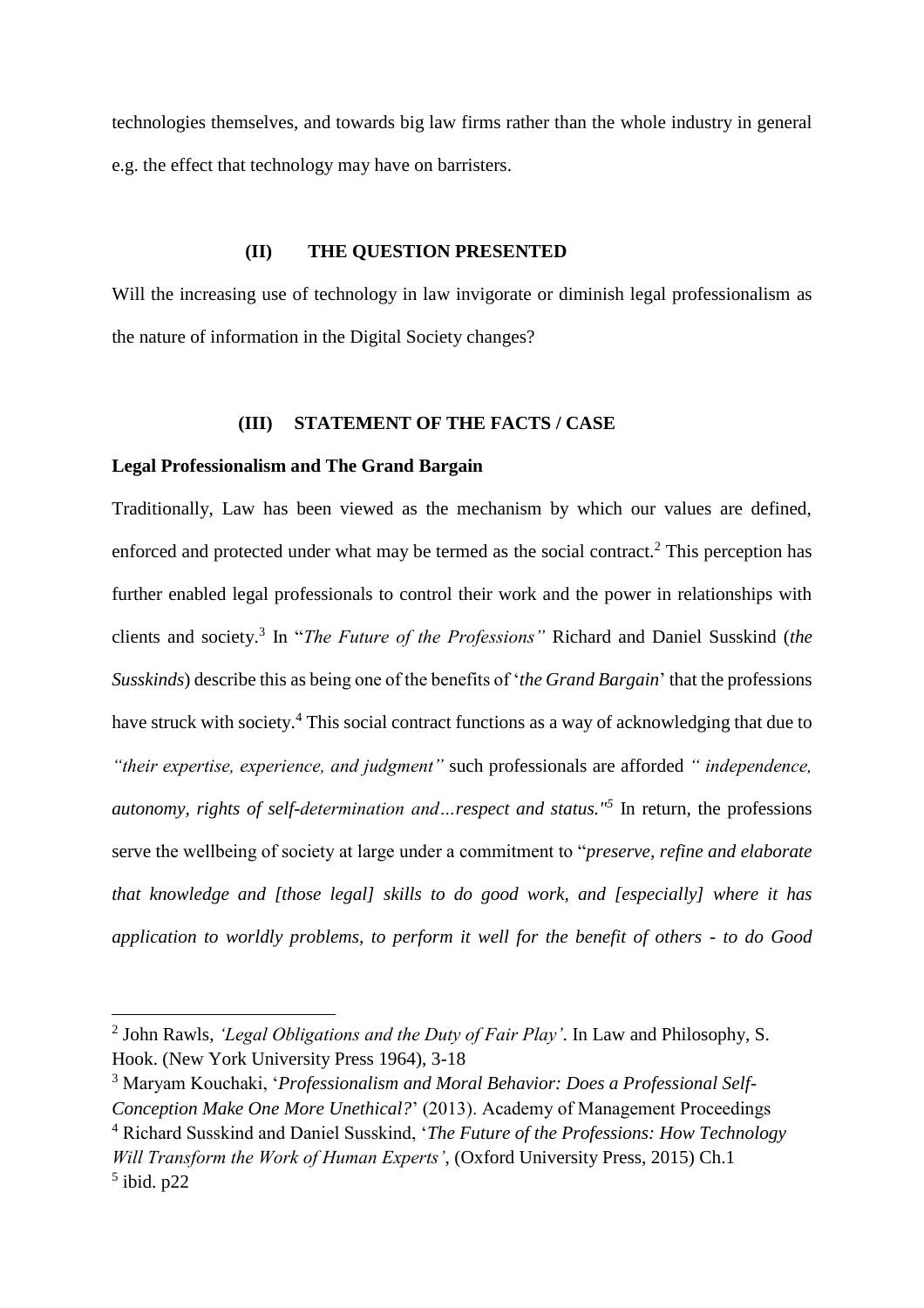*Works."<sup>6</sup>* However, in recent years, large commercial law firms have dominated the economic footprint of the modern legal profession.<sup>7</sup> As the world has become more globalized, complex and regulated, law firms have grown to reflect their clients by taking advantage of economies of scale and scope to keep up with the growing demand for corporate legal services. <sup>8</sup> Various firms' websites and rhetoric, and the continuing emphasis placed on graduate applicants of understanding the importance of having commercial awareness, indicate an increasing perception of the legal profession forsaking their roots by viewing a career in law more as a business rather than a calling which is undertaken for the public good. Such an increasing emphasis on commercialization redefines how lawyers view their work and conduct and this can threaten the idea of legal professionalism as a public good. The "*mystique, power and income*" of the legal profession has depended on the public acceptance of lawyers being exclusive controllers and providers of legal expertise, therefore scrutinizing the profession that concerns itself with justice and the idea of the rule of law is vital when the actions of a portion of the profession potentially limit access to such expertise.<sup>9</sup> Here, the process of professionalization seems to have been nothing more than an exercise or process that has enabled scarce resources, in this case legal knowledge or expertise, to be translated into a venture that produces socio-economic rewards rather than justice.  $10$  The concept of 'legal professionalism' only recovers substance and utility under the 'Grand Bargain' if it is realigned to a lawyer's understanding of the legal profession's role within society as being exercised in service to the public rather than a purely economic venture. The increasing use of

<sup>6</sup> Eliot Freidson, *'Professionalism Reborn'* (University of Chicago Press 1994) 2002 210

<sup>7</sup> R. Moorhead and S Vaughan, '*The Business of Law'*, forthcoming

<sup>8</sup> Gillian Hadfield, *'The Price of Law: How the Market for Lawyers Distorts the Justice System'* (2000). Michigan Law Review, Vol.98, No.4

<sup>9</sup> Ethan M. Katsh, '*The Electronic Media and The Transformation of Law*' (Oxford University Press, 1989) Ch5

<sup>10</sup> Magali Larson, '*The Rise of Professionalism: A Sociological Analysis'* (University of California Press, 1977)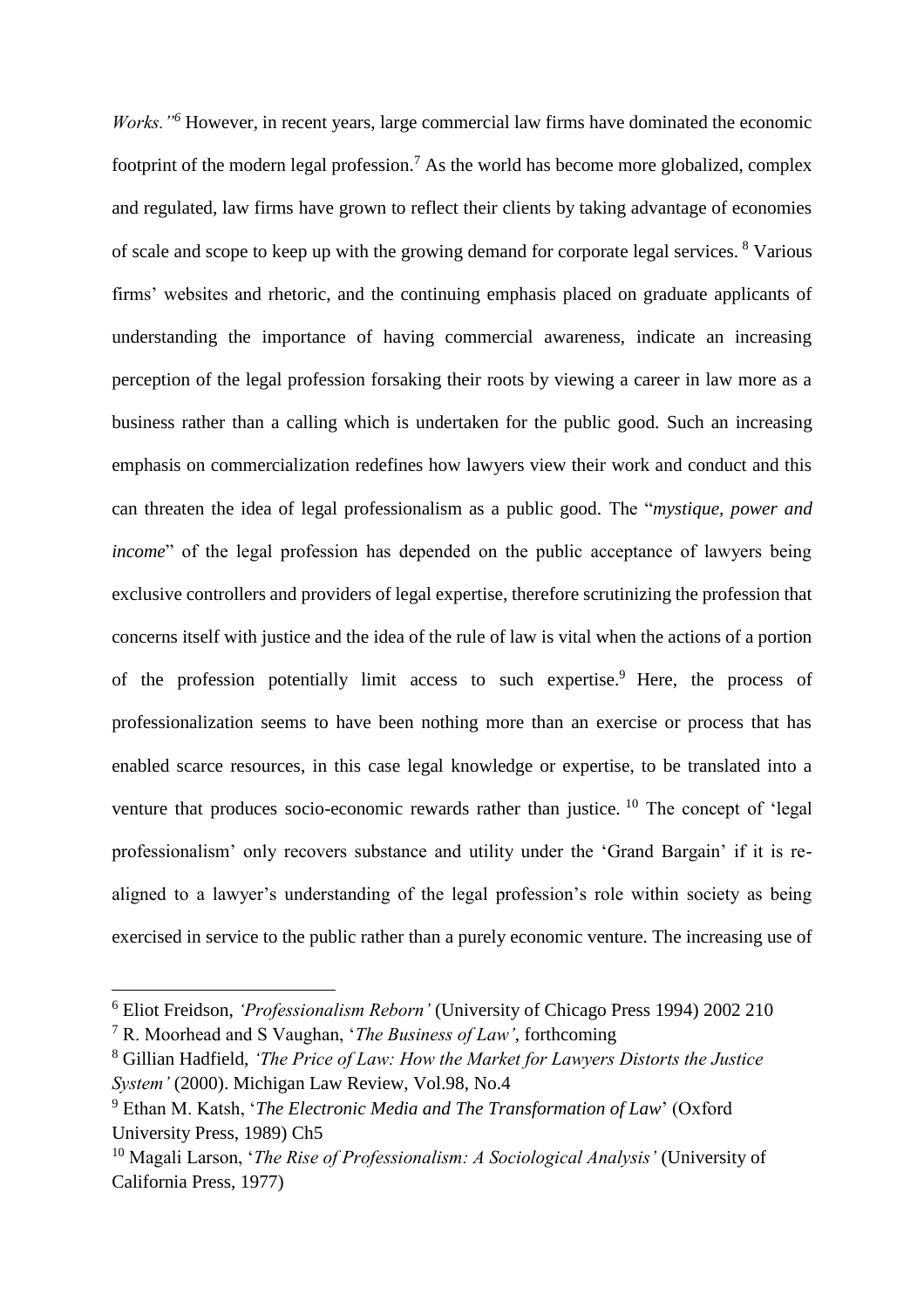technology facilitates in a re-alignment by re-defining this social contract for the Digital Age in a defensible way and it slowly dismantles the high-profit pyramid structure that has thrived with the non-digital society.

## **(IV) THE ARGUMENT**

# **From Atoms to Bits**

In 1989, Professor Katsh suggested that the development of the legal profession had always been facilitated by technology and this enabled society to form an opinion about legal professionals.<sup>11</sup> This was primarily achieved through the development of print since "*the nature of legal literature, [often] reflect[ed] the nature of legal practice.*" <sup>12</sup> Prior to the invention of the Gutenberg press in the  $15<sup>th</sup>$  century, information (or expertise) was shared orally and writing was considered a specialist task.<sup>13</sup> The idea of the 'legal professional' only fully developed as a growing literate group of people who were able to control and understand this information increasingly recorded their work through writing. It resulted in the nature of legal literature and work changing qualitatively and quantitatively as it shaped the public perception of the profession and those involved in its formation.<sup>14</sup> Consequently, the legal profession was 'invigorated' as the form in which legal expertise or knowledge appeared had changed. Technological advancement in this form allowed a common and unified identity for legal practitioners to develop where they were able to create and control the information and understand the same complex language which was segregated to them.<sup>15</sup> In this way the professionalization of lawyers was 'invigorated' by the recording and communication of

 $12$  ibid. 206

l

- $13$  ibid. 206
- <sup>14</sup> ibid. 213
- <sup>15</sup> ibid. 218

 $11$  Katsh (n9) Ch5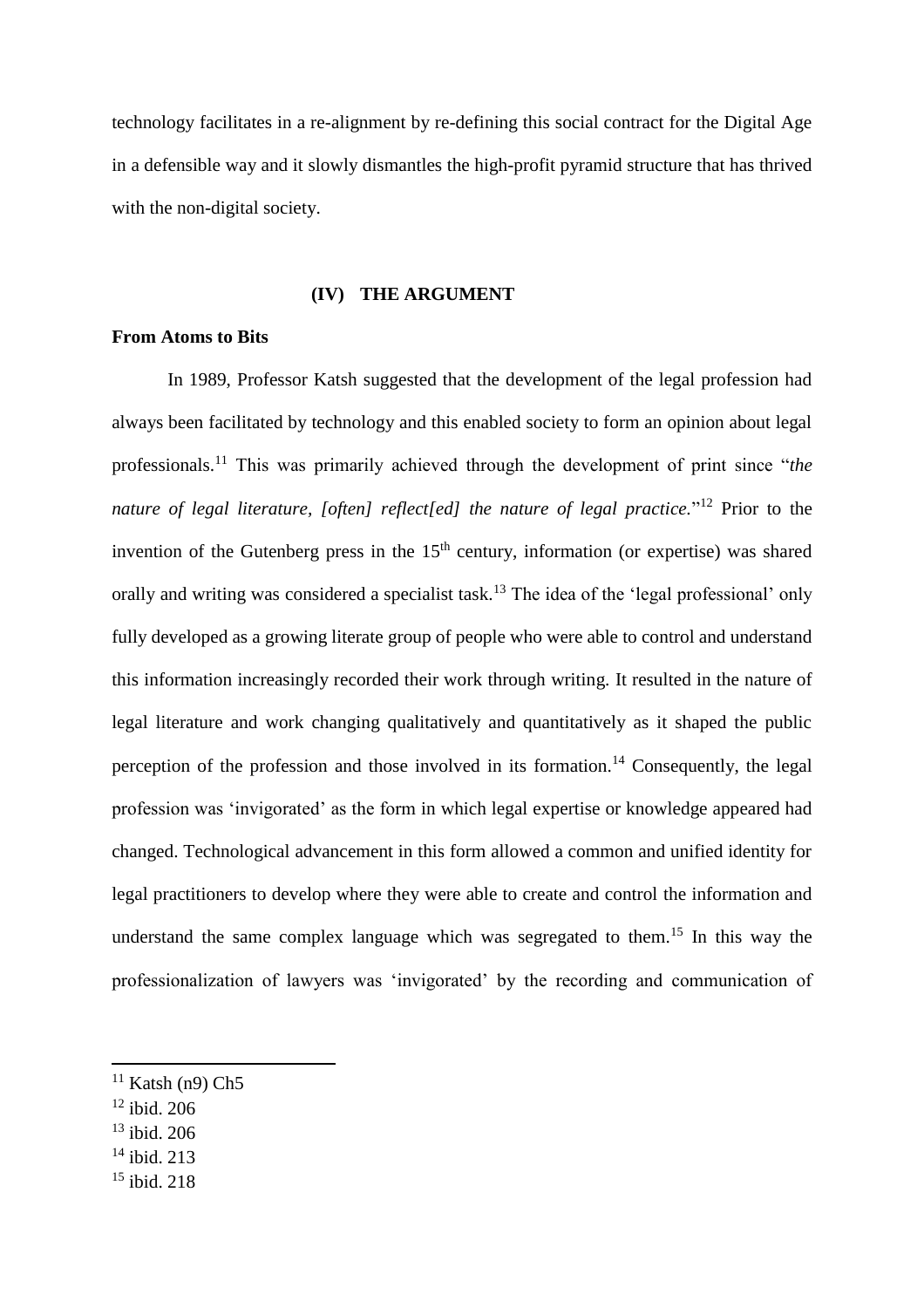information through the printing press as they were able to create and capture a body of knowledge, that ordinary laymen were unable to master or learn.<sup>16</sup> Technology in this form served as a catalyst for the ability to harness and organize both the information and the people required to establish a profession.

Until recently we were in the post industrial era where value was traditionally seen as residing in physical objects such as land or goods produced. In 1995, Professor Negroponte described and visualized how digitization would change the future of our economic and social structures.<sup>17</sup> He argued that we were moving from an 'atomic world' where value was placed in atoms (the physical) to living in a 'digital world' where the value was contained in bits. He captured the idea that there was a 'movement in value' from the physical to the informational. Value was no longer a matter of what we own (bricks and mortar) but in what we knew in the 'Information Economy.' For Negroponte, the digitisation of our world represented a shift from the ownership of things to the ownership and control of information being more important. It presented a new and revolutionary model to market, trade and deliver products or services. For legal knowledge and expertise, the emerging shift of value held in the physical, to value held in the digital means that the way in which legal professionals control expertise is being changed as they are slowly displaced from being the sole 'gatekeepers' of legal 'information' in the digital society.<sup>18</sup> The Susskinds suggest that the four characteristics of information illustrate how the traditional model of the legal profession and their monopoly on expertise is under threat, arguing that a "*shift from a print based Industrial Society to a technology-based Internet*  Society is particularly transformative for the professions and the work they do."<sup>19</sup> Professor Cate originally provided the four generic reasons for the growth of digital information and its

<sup>16</sup> ibid. 205

<sup>17</sup> Nicholas Negroponte, '*Being Digital'* Knopf (1995)

<sup>&</sup>lt;sup>18</sup> Susskind (n4) Ch3

<sup>19</sup> ibid. 189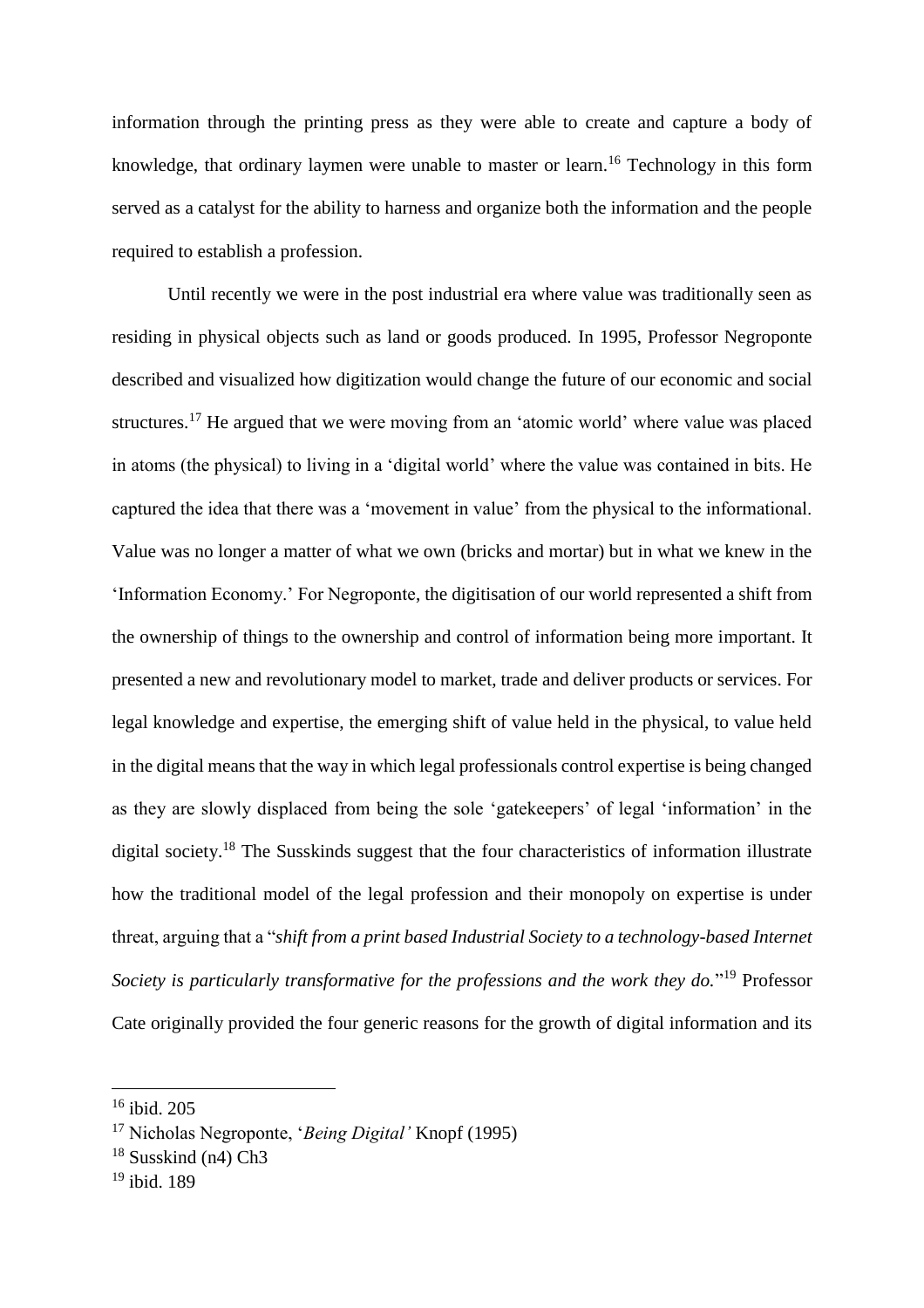management and how the law was going to have to change in order to reflect the growth of data.<sup>20</sup>

Firstly, information unlike physical goods has a non-rivalrous nature which means it cannot be diminished like physical rivalrous goods, it doesn't necessarily 'run out' or disappear once it has been consumed or shared. Secondly, information has a tendency towards nonexcludability meaning that it can be difficult to exclude non-payors from knowledge since it is difficult to contain.<sup>21</sup> A clear illustration of this can be seen in the context of copyright and the fight against piracy. Thirdly, information has a cumulative nature. The more that you use information, the more valuable it becomes because by using knowledge, new and improved knowledge can be created. Lastly, in line with my earlier points, unlike physical goods, information can be digitized.<sup>22</sup> This means that information in other words can be represented as 1's and 0's or to use the technical term, 'bits'. This process means that information can easily be collected, stored, reproduced and transmitted online.

These four characteristics are of great importance to the legal profession as it trades on information or in other words the special legal expertise that they lay a claim on. It is clear that how and who controls information is a consistent and important consideration for the control that professionals have over their work. However, new means of accessing information are being created which threaten this model of the legal profession that benefits from exclusivity and endures with the era of print. Even in 1989, Katsh observed that "*the current era of transition to electronic modes of communication*" was a part of "*a lengthy historical process of definition and redefinition of who and what lawyers are.*" <sup>23</sup> The development of a new mode of storing, processing and organizing information that employs novel principles, and processes

<sup>20</sup> Fred Cate, *'Privacy in The Information Ag*e', Brookings Institution Press (1997) 14-16

 $21$  ibid.

 $22$  ibid. 192

<sup>23</sup> Katsh (n9) 202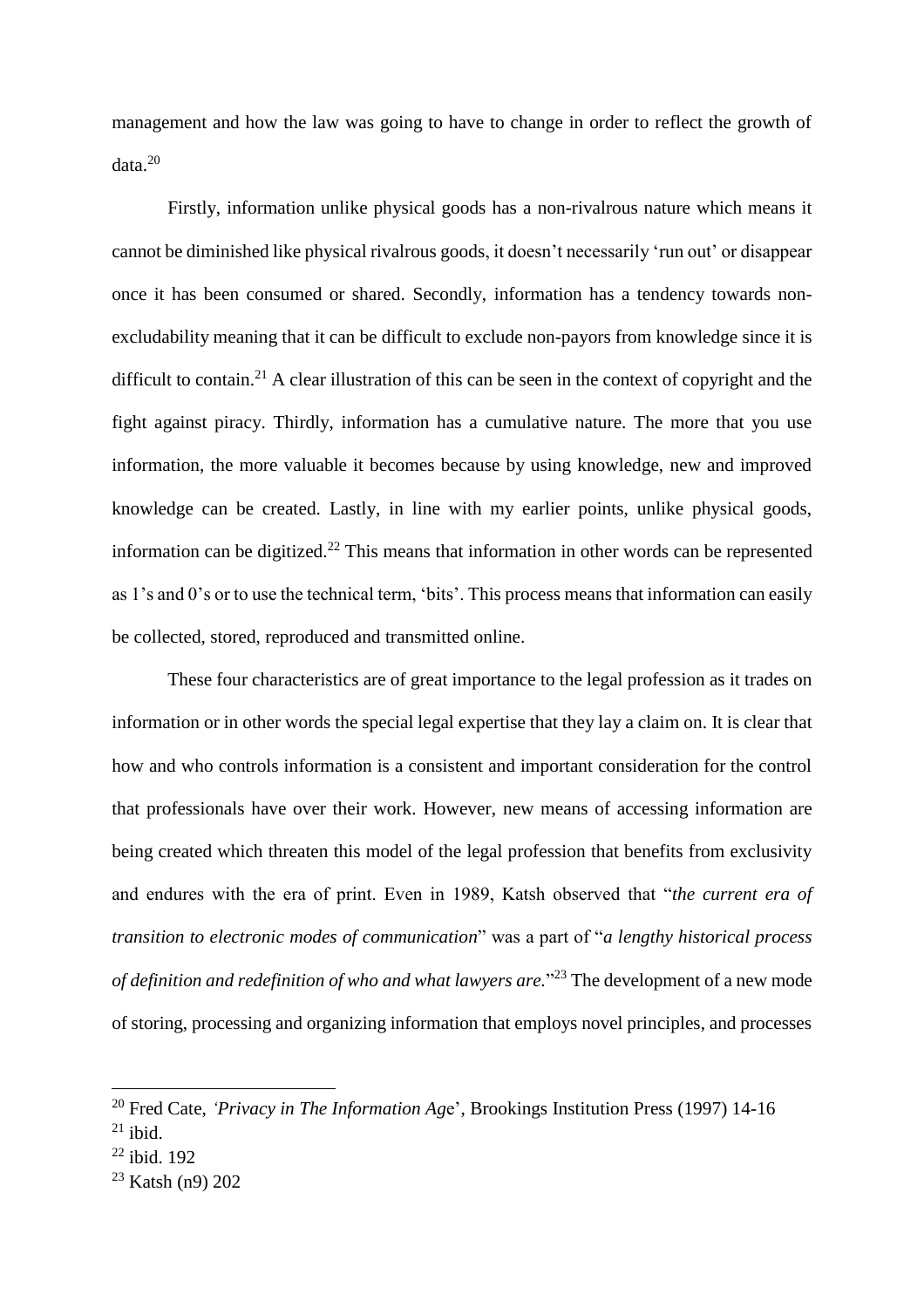bears a resemblance to the scene of when the press was invented - albeit in a modern context. Arguably, because the technology is more 'advanced' the position of legal professionals is truly threatened due to the fact that what is considered exclusively 'legal' and reserved for the profession is shifting as the control over information is diminished. Yet this will invigorate the way in which legal professionals currently operate. This in turn will force the profession to return to a model of legal service that is truly focused on the public good rather than simple commercial interests. The monopolistic control that the profession has enjoyed over legal expertise, or 'information', is slowly being diminished.

However, a distinction can be made. Although laypeople may now have greater access to legal knowledge, they may not possess the ability to interpret and act upon that information on the other hand. The internet and information technology may make legal information and services more accessible, however, they do not make the comprehension of them any easier. Moreover, the threats of technology in this way may be smaller than critics have suggested. Considering the library has always existed for the people, the only difference is that the library of information is now online. The understanding however is still held by the 'gatekeepers': legal professionals. It is therefore important to consider and evaluate what a move from print to electronic forms of communication entails for the practice of law and the role of lawyers in society in the short and long term.

### **The Effect of Technology on The Legal Profession**

As demonstrated, the nature of information changing through technological advancements is diminishing the concept of the 'legal professional' but re-aligned for the benefit, of 'legal professionalism' as a public good. Firstly, the growing use of technology will change the existing methods of delivering and understanding expertise. This is essential for improving access to justice at an affordable cost. One of the biggest changes introduced in the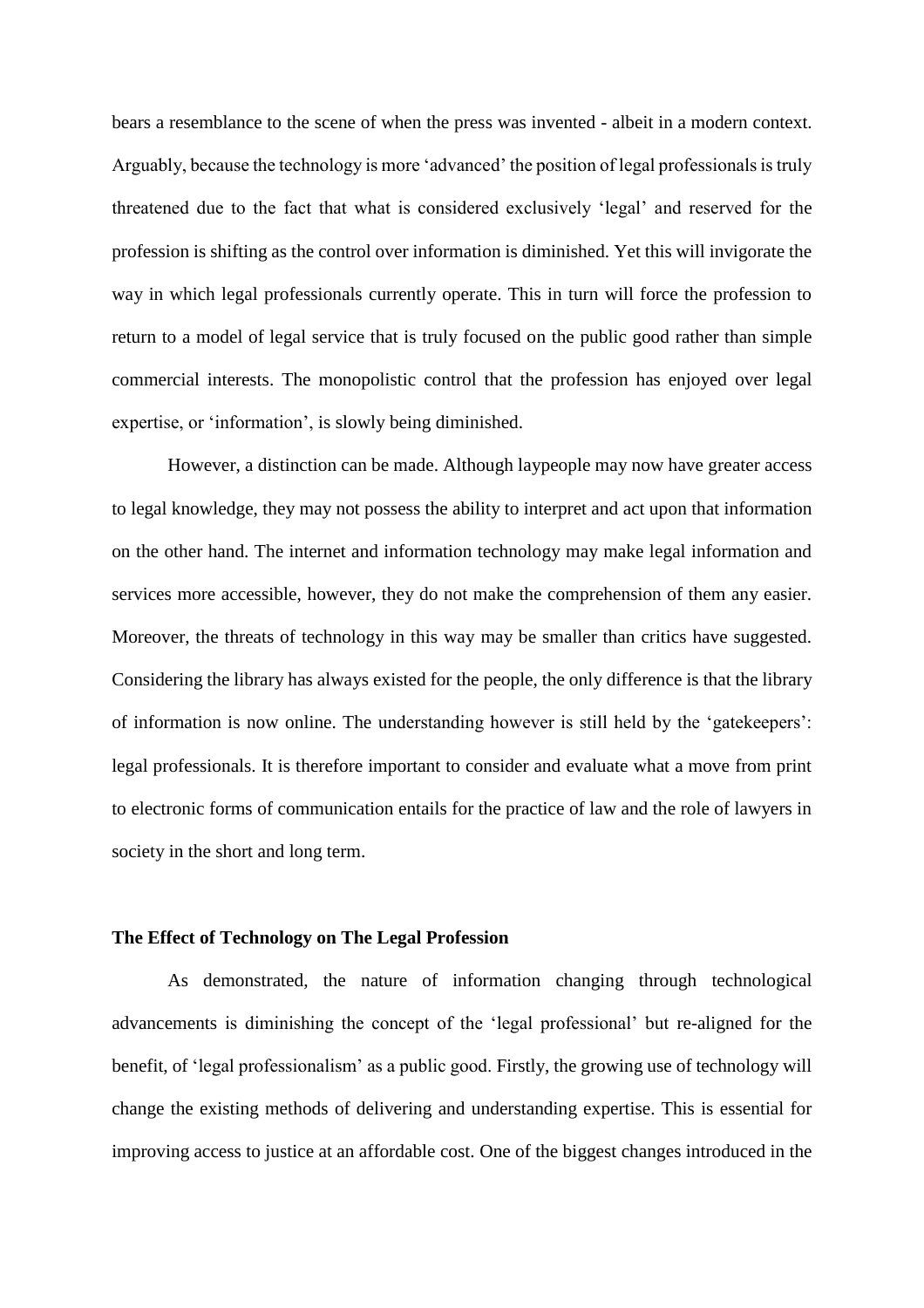UK, which threatens the exclusive claim of legal expertise by the legal profession, was the Legal Services Act 2007 which permitted the creation of Alternative Business Structures (ABS). Although the introduction has been met with great skepticism, the reforms were introduced in order to encourage innovation and a new way of delivering services to clients by allowing non-lawyers to invest in and to own law firms. Opening up the market in this way is important as it responds to consumer demand for transparency and fixed prices for legal expertise. ABSs have enabled new participants to enter the market who are often seen as being prone to innovate and drive business away from traditional law firms by starting with the buyer. This is also seen as an answer to the "*more for less challenge*" i.e. the way in which the public and corporate clients purchase legal services has been changing as they become more focused on value.<sup>24</sup>

However, ABSs may pose a threat through the increasing focus on the 'consumer' and 'buyer' rather than the 'client' of legal services. If in the course of making the market more competitive strict monitoring is not undertaken to ensure that such alternative models do still comply with the high ethical standards that are required of the profession, it may also hinder the idea of legal professionalism as a public good. However, the introduction of ABSs reflect the reality that increasingly, businesses choose different providers for the different issues they may face. The Susskinds argue that this reflects the unbundling of legal services in the market.<sup>25</sup> They argue that this will be facilitated through increasingly capable machines and systems which will replace the legal professional. They suggest that as machines and software become increasingly capable, e.g. being able to reason in the same manner as humans to respond to legal queries through technology, the need for lawyers will diminish as we see an eventual rise of new mediums for legal expertise to be delivered such as virtual law firms. Although it is

l

<sup>24</sup> Richard Susskind, *'Tomorrow's Lawyers'* (Oxford University Press 2013). Ch1

<sup>&</sup>lt;sup>25</sup> Susskind, 'The Future of the Professions'  $(n4)$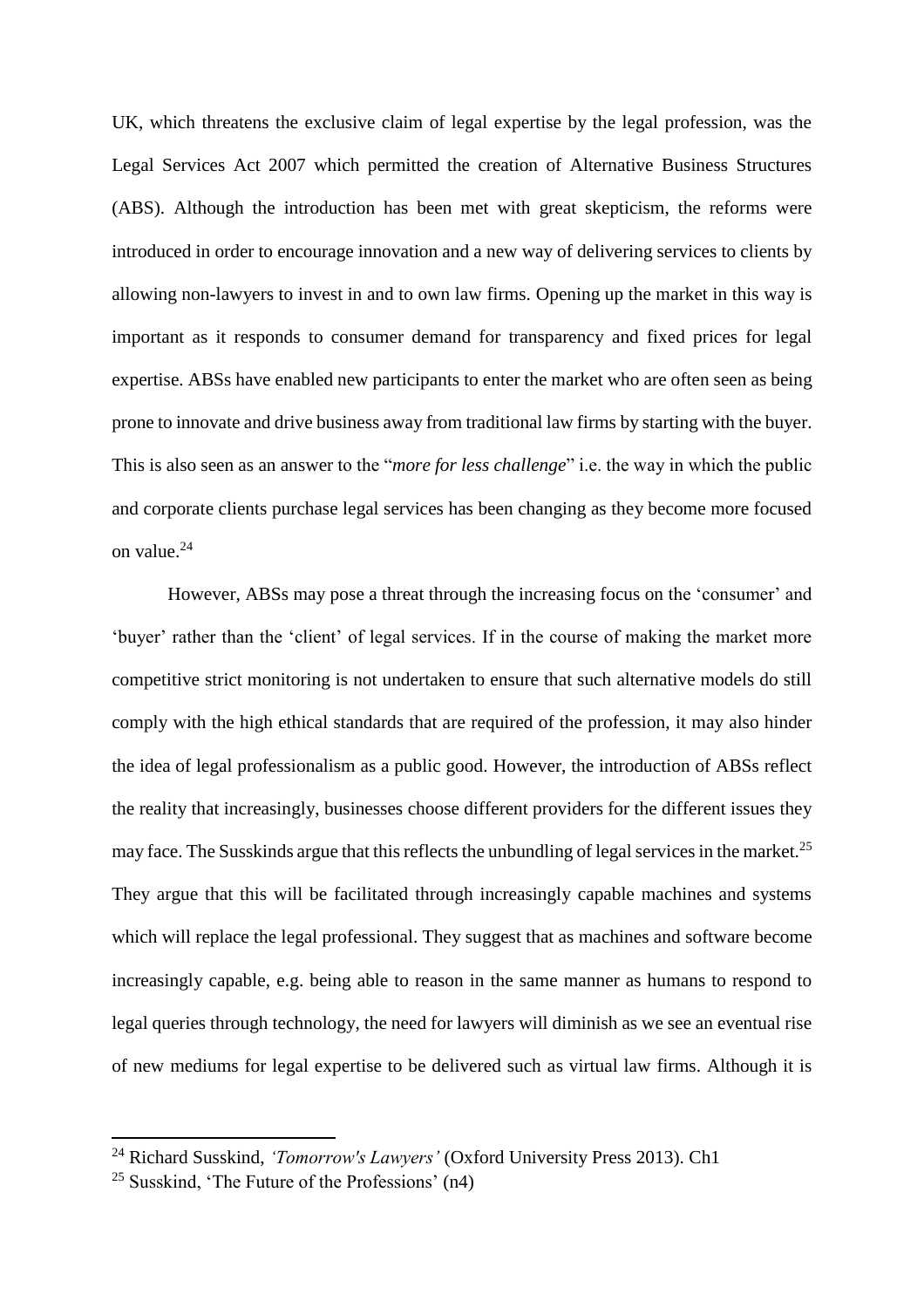likely that such machines will displace only *some* legal professionals by outsourcing legal reasoning to machines, it will encourage access and lower costs. This doesn't necessarily diminish legal professionalism in its realignment as a service for the public good. Instead, it poses a threat which excludes those in the profession who are unable or unwilling to change or develop new specialist skills to fit this new environment and move away from the traditional. A coding of the law is likely to invigorate the provision of legal services rather than displacing the need for legal professionals entirely. Any technological system that is developed would still require legal experts who have the expertise to create and the ability to maintain the software's parameters.<sup>26</sup> Like the Law, software requires continual updates.

The increasing use of technology will benefit those lawyers who are able to articulately translate their expertise to digital systems. In order to produce effective software such as automated virtual systems, high quality legal writing and expertise will still be needed to ensure an accurate result is returned to users. Lawyers who market themselves as having the ability to understand software *and* legal knowledge are those who will benefit greatly. This would not only produce a new market but also an alternative avenue of sufficient profits being generated in this new environment and a market for legal expert system authors and engineers will inevitably grow. Moreover, reflecting on the concept of the 'social contract', any technology that aims to disrupt the provision of legal services would still need to be constructed by those who have the authority to interpret, reason and analyze the law: legal professionals. There is a danger of low quality or fraudulent scam websites appearing as the market for virtual online legal services grows. However, Johnson suggests that the "*accuracy and reliability of legalexpert system[s] [of] advice will likely be assured by the creation of interactive trust marks."<sup>27</sup>* This means that electronic seals would guarantee the accuracy and reliability of online

<sup>26</sup> David Johnson, *'Serving Justice with Conversational Law'* (Futurist Sep/Oct 2012), Vol. 46 Issue 5, 21

 $27$  ibid.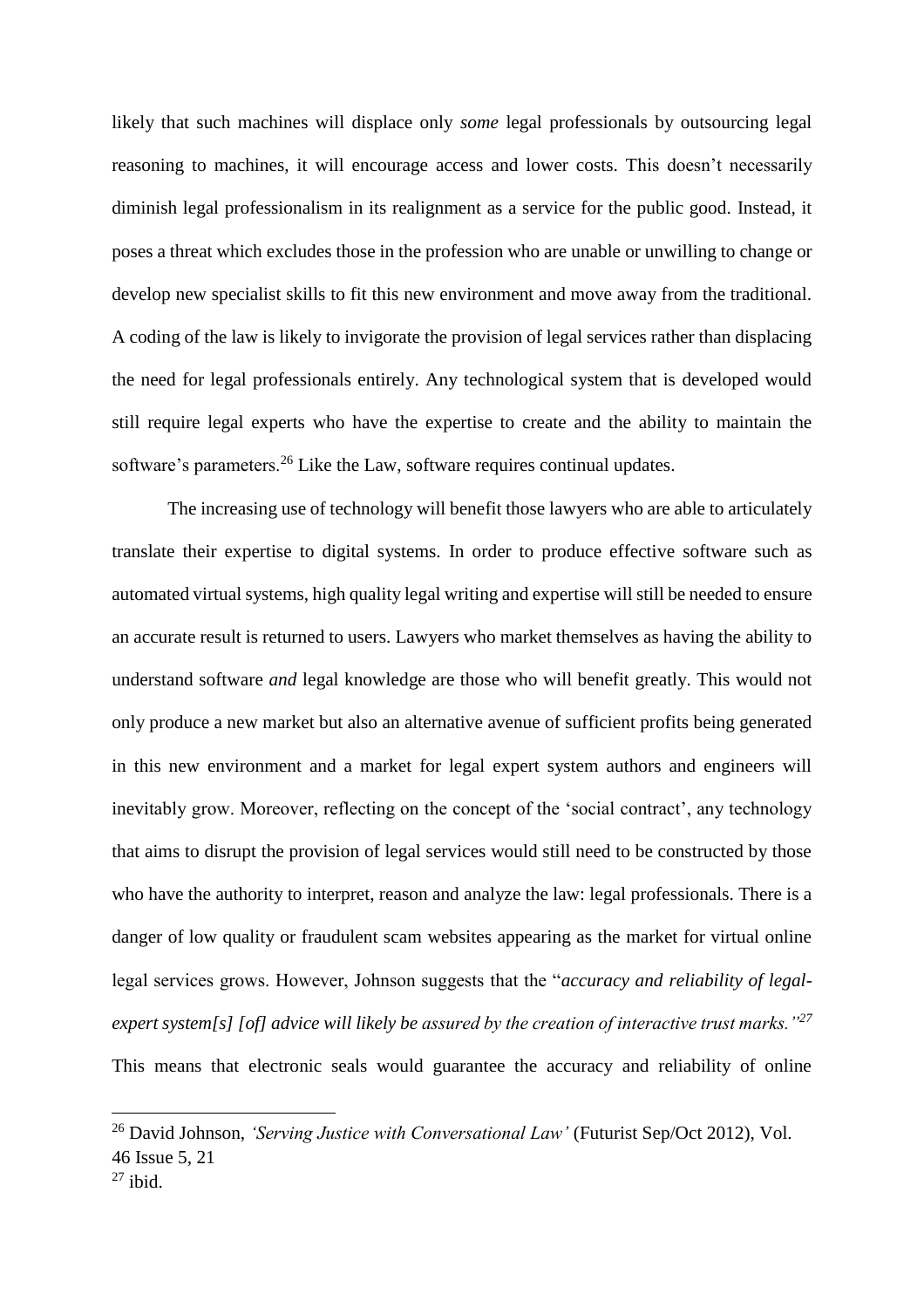providers, whilst effectively monitoring fraudulent websites. By producing the code and granting encrypted digital seals, the profession would still be in control, regulate and maintain high standards of ethics and legal professionalism. This will be another important avenue through which legal professionals will assert dominance by controlling and regulating *who* can bear such seals of digital approval for example.

The increasing standardization and commoditization of legal services has been marked out as diminishing the work of legal professionals.<sup>28</sup> However, the relationship between the increasing use of technology and actual job displacement is nuanced and more complex than pessimists have suggested.<sup>29</sup> It is important to consider instead that the increasing use of technology tends to eliminate jobs rather than work and the distinction here is important.<sup>30</sup> Introducing more technological systems is likely to transform rather than eliminate jobs. There is a distinction between 'task automation' and 'job automation' since the automation of a task doesn't necessarily translate into conclusions about occupations.<sup>31</sup> In relation to the legal profession, this means that the increasing standardization and commoditization of legal tasks doesn't necessarily translate as signaling the end of the legal profession. It is more likely that as certain tasks become increasingly automated, such as document assembly systems or software that carries out legal research, it will lead to the tasks currently performed by lawyers to be transformed and redefined. When we speak of automation it is usually in relation to these routine and repetitive tasks. At the highest level of complex legal work that requires specialist expertise, technology is more likely to augment than to diminish the need for human lawyers

<sup>28</sup> Susskind, *'Tomorrow's Lawyers'* (n24)

 $^{29}$  (McKinsey & Company, 2015) <http://www.mckinsey.com/business-functions/businesstechnology/our-insights/four-fundamentals-of-workplace-automation>

<sup>30</sup> Harold R. Bowen (Chairman) '*Report of the National Commission on Technology, Automation, and Economic Progress'* Volume I. Washington: U.S. Government Printing Office (1966)

 $31$  McKinsey (n29)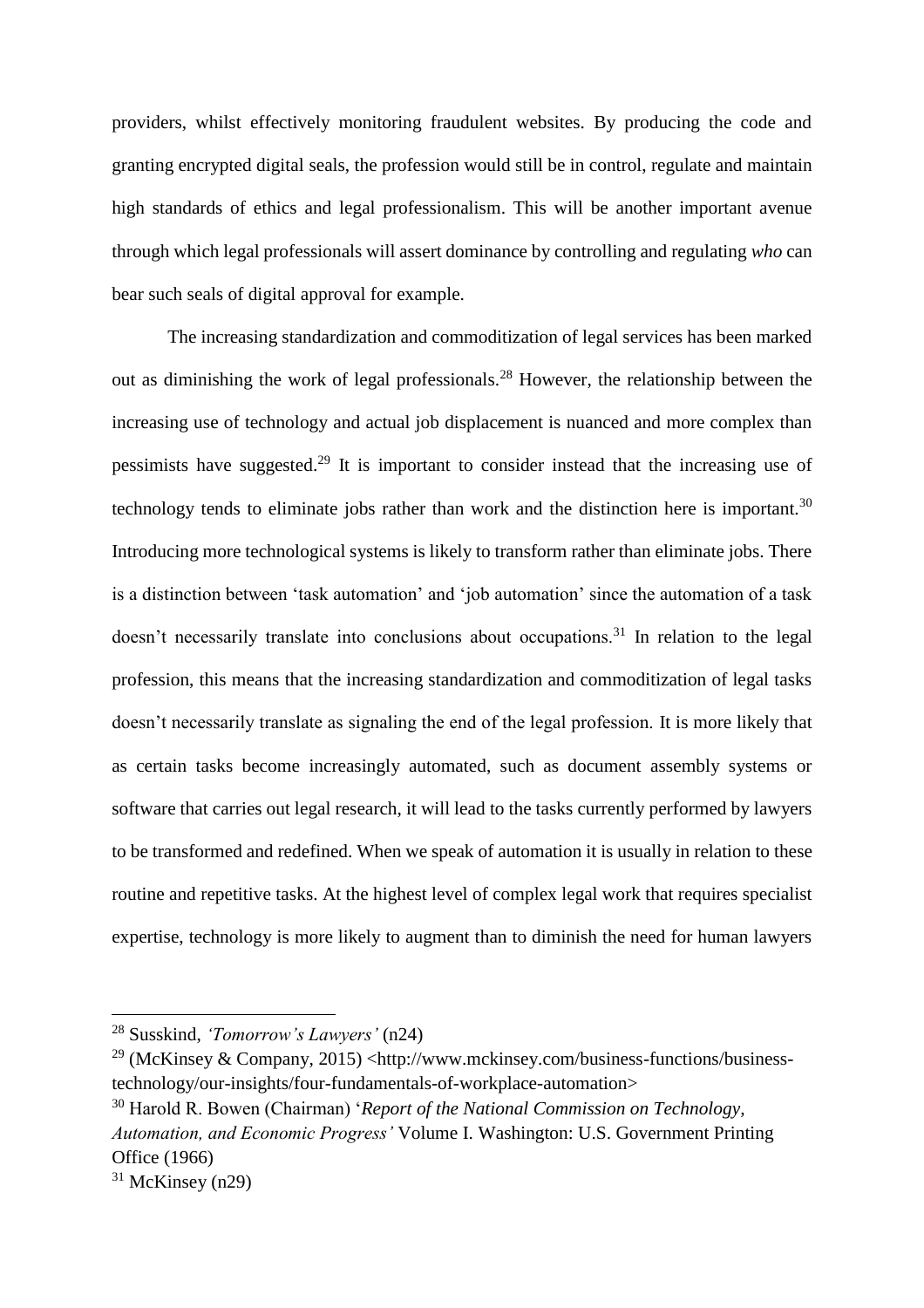and their input. It is more likely to amplify the value of the expertise and service provided by humans. Once freed up from standard tasks such as administrative work that can be automated, lawyers will be able to focus on work of higher value. "*The automation of lawyering tasks may address this latent market rather than replacing existing lawyer labor. Alternatively, it may push lawyers to serve this latent market as a means of finding new work.*" <sup>32</sup> If lawyers are relieved due to the adoption of, or because the technology is able to address the needs of more consumers, this also means that the latent demand of the current 75% of civil legal need that goes unaddressed in the United Kingdom, for example, would also be met.<sup>33</sup>

Furthermore, the need for creativity in searching for solutions and sensing emotions are difficult qualities to automate which lie at the core of human expertise and interaction. In relation to legal work David Autor contends: "*we know more than we can tell…some tasks cannot be substituted by computerization but generally are complemented by it."<sup>34</sup>* The Susskinds appear to dismiss this point especially in relation to the idea that it may be difficult for machines to learn implicit or procedural knowledge that lawyers learn and know how to perform due to observation, reflection and practice. Despite this, they maintain that machines will still in the long term replace lawyers as Artificial Intelligence systems such as Watson become more developed.<sup>35</sup> However, it misses the point that there is great potential for the profession in the short term. Rather than simply being overrun by the threats of increasingly capable machines the profession can take advantage of the current limitations of such technologies and use this time to redefine themselves as they did through print in the  $15<sup>th</sup>$ century.

<sup>32</sup> Dana Remus and Frank Levy, *'Can Robots Be Lawyers? Computers, Lawyers, and The Practice of Law'* (2015) SSRN Electronic Journal.

 $33$  Ibid.

<sup>34</sup> David Autor, *'Polanyi's Paradox and The Shape of Employment Growth'* NBER Working Paper No. 20485 (2014)

<sup>35</sup> Susskind, (n4) Ch4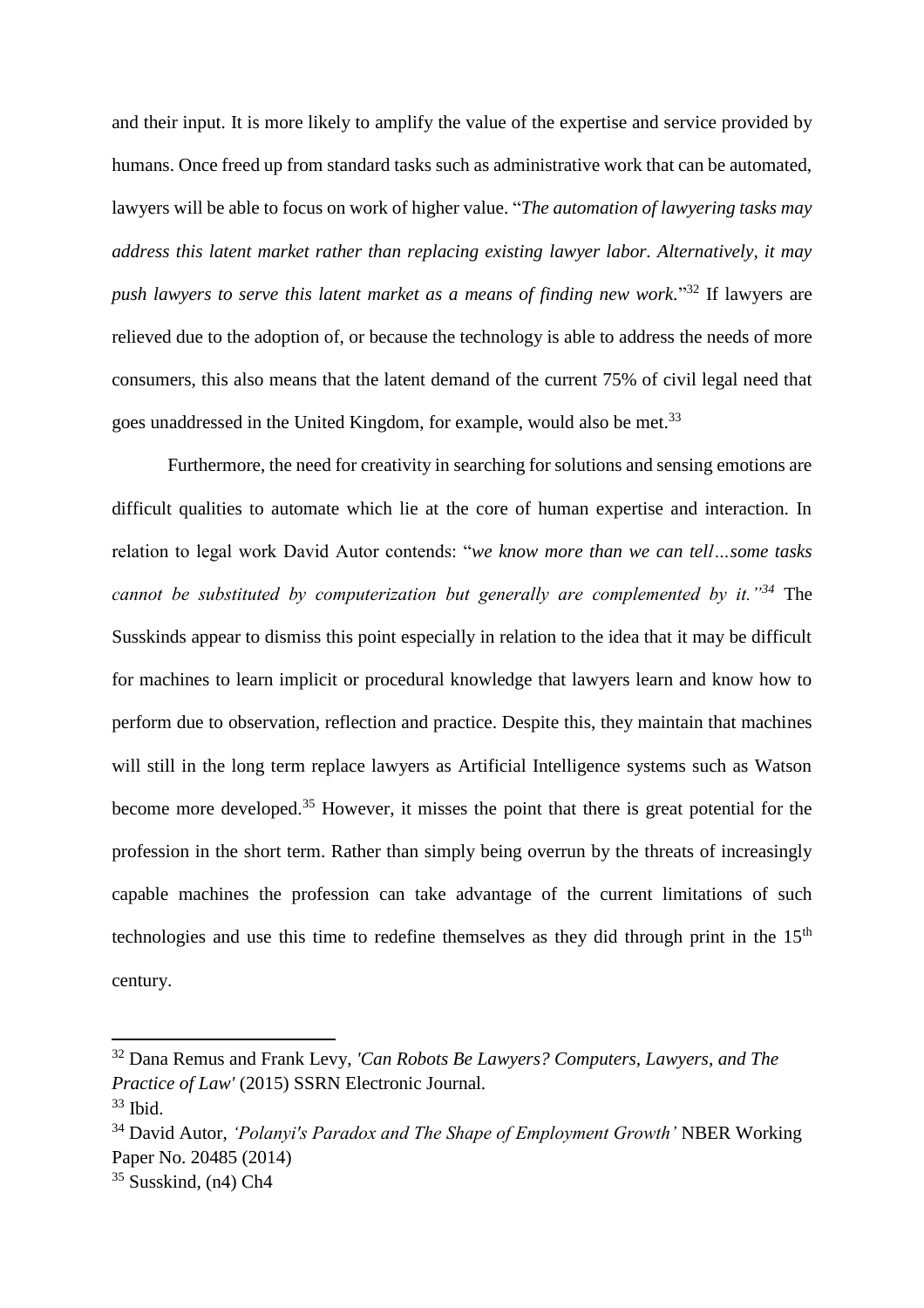In the short term, there are many human activities that cannot be described formally, fully simulated or programmed. The main limitations of software are that it requires structure for a computer to be able to carry out a function. The programmer has to first fully understand the sequence themselves in order to write the programme that the computer follows. If programmers cannot programme the computer to simulate a process because they themselves do not explicitly understand it or know how to make it happen, then the computer cannot replace that task. Unless the legal profession is passive to this change they will not be diminished entirely like the Luddites of the 19<sup>th</sup> century who refused to accept the development of technology.

The legal profession will be forced to evolve in order to fully capture and control the process of change that is currently taking place. Most likely, it will be difficult to automate structured tasks such as monitoring junior lawyers or dealing with parties who are in breach as it requires unstructured human interactions of the kind that computers cannot currently replace.<sup>36</sup> Moreover, a distinction has to be made for example between legal writing and document drafting, the latter is more structured and can be automated easily. One only has to look at the growing number of online platforms that offer to undertake such structured tasks.<sup>37</sup> Contrastingly, legal writing is of a different nature as "*the articulation and explanation of an argument is the product of conceptual creativity and flexibility that computers cannot exhibit*" currently.<sup>38</sup> Experienced lawyers would still be needed initially to classify the sample of documents, to train and set the parameters of the software that operates these increasingly capable machines. Although the age of the ordinary worker is coming to an end as technology acquires skills and abilities at an extraordinary rate, an increasing reliance on automating tasks is likely to increase the demand and value of non-routine and interpersonal skills that a human

<sup>36</sup> Remus and Levy, (n32)

<sup>37</sup> *Such as:* 'Lawxero' (lawxero, 2017) <http://www.lawxero.com/> accessed 14 April 2017

<sup>38</sup> Remus and Levy, (n32)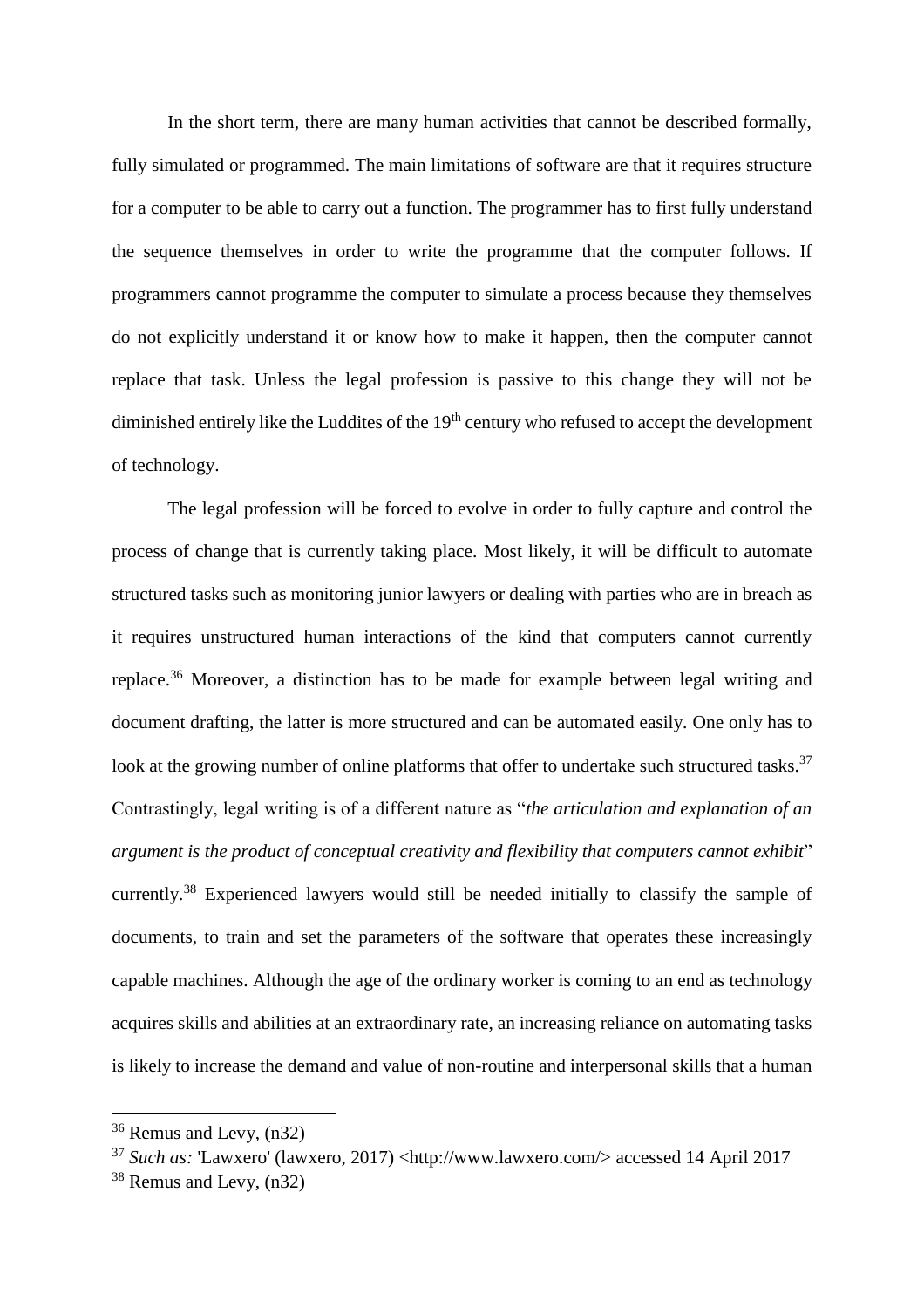lawyer can provide.<sup>39</sup> Clients will be more likely to value lawyers who can make assessments based on emotional intelligence and an understanding of their situation, goals and interests helped by technology.

Ultimately, in the context of this discussion the increasing use of technology will have a positive effect on legal professionalism as a public good. It is more likely in the short term that additional factors together with technology are what will inevitably change the legal profession as shown in a report by the Law Society.<sup>40</sup> A decline in the numbers of lawyers practicing independently or within firms and an increase in the number of lawyers employed by corporations and institutions will help to change the legal landscape.<sup>41</sup> For example, between 2000 and 2012, the in-house solicitor population had doubled, and the majority of inhouse solicitors (60 per cent) worked in the private sector, with many concentrated in the financial services sector. The report also outlined other key drivers of change other than technology that would change the legal services market, such as foreign emerging markets and investors. Further, national economic factors will impact the market considering the uncertainty that as been created regarding whether the United Kingdom remains a part of the European Union. Leaving the EU will affect the legal profession as the talent and client pool for UK based legal services will be diminished. Yet, other nations such as Russia do not rely on the EU to bring their cases there. The effects of this might be mitigated if technology and soft skills that only human interaction can provide were used in order to provide our legal expertise to markets beyond the UK.

<sup>&</sup>lt;sup>39</sup> Erik Brynjolfsson and Andrew McAfee, 'The Second Machine Age' (W.W. Norton  $\&$ Company, 2014).

<sup>40</sup> *'The Future of Legal Services'* (Lawsociety.org.uk, 2017)

<sup>41</sup> Richard Abel, '*The Decline of Professionalism'* (1986) 49, Modern Law Review 1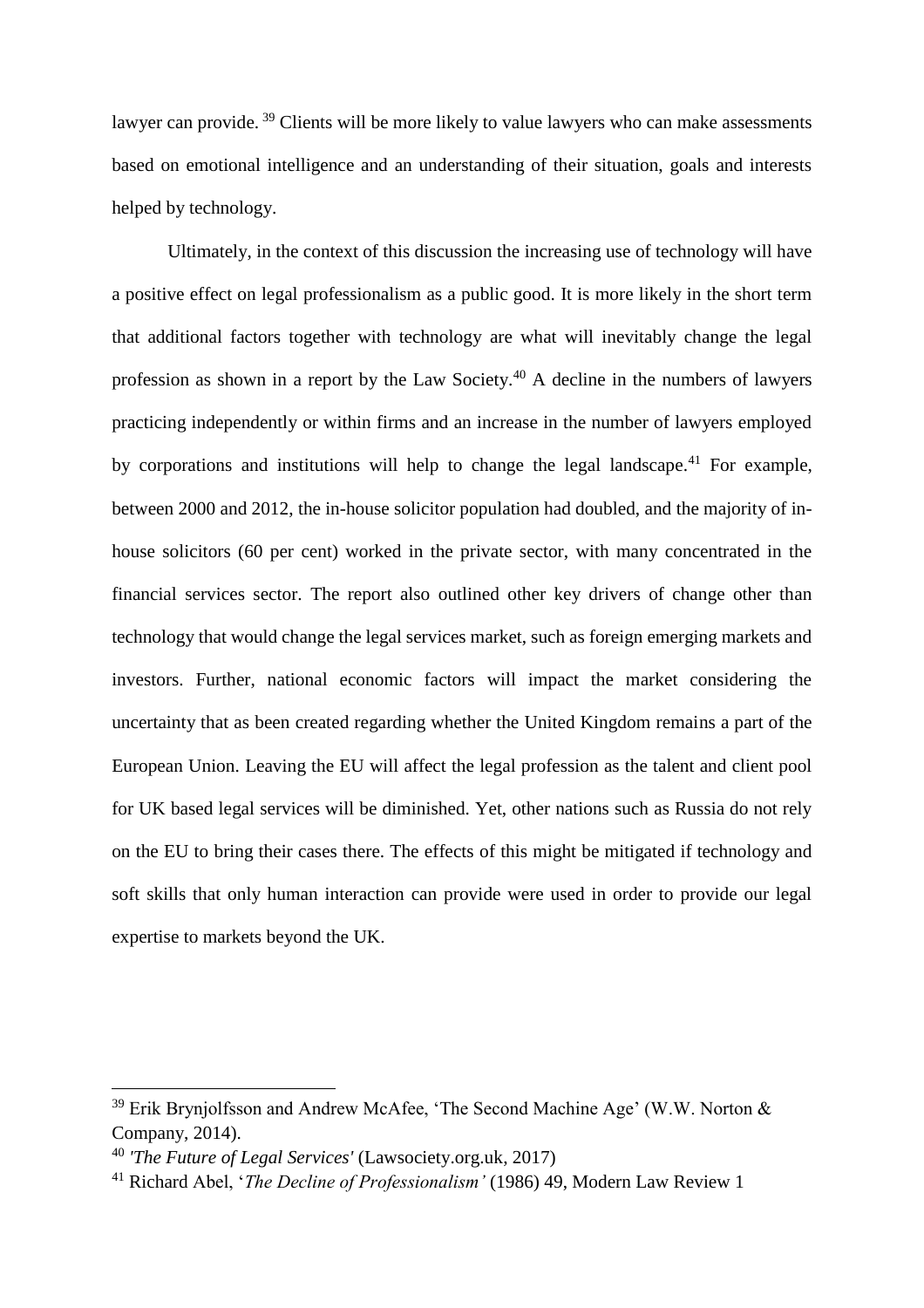Moreover, technology usually requires workers to learn new skills rather than eliminating professions entirely.<sup>42</sup> Although 45% of work tasks could be automated by current technologies, in the near or medium term, few occupations will actually be automated. $43$ Instead, the automation of certain tasks undertaken by lawyers does not pose a devastating threat when considering a central economic mechanism. By affecting the demands for labor, technology raises the value of the tasks that only valuable and efficient workers can uniquely supply. At the higher end of complex legal work, legal expertise provided normally by lawyers would be needed to help clients who having consulted a virtual system, still need assurance and assistance in interpreting the results to their case. Technology will serve to complement legal work by raising output and meeting the demand for legal services whilst also improving the inefficient costly structure that currently exists. Automation will increase the efficiency and demand for legal professionals that are more flexible, creative and better at problem solving. Increasing efficiency means that lawyers will be able to focus on these tasks and provide human interaction of value. Further to this, reducing the barriers to access by embracing ABSs for example and adopting new technologies encourages a competitive market for services to be established by dismantling the power of the traditional 'gatekeepers' of expertise. However, this market competitiveness would need to be observed to ensure that rather than simply being an alternative and lucrative commercial enterprise, it does not deviate away from legal professionalism as a public good.

# **(V) Conclusion.**

<sup>42</sup> J Bessen, *'How Computer Automation Affects Occupations: Technology, Jobs, and Skills'*, (2015) Boston University, School of Law, Law & Economics Research Paper No. 15-92

<sup>43</sup> Chui M, Manyika J and Miremadi M, *'Four Fundamentals of Workplace Automation'* (McKinsey & Company, 2015) <http://www.mckinsey.com/business-functions/businesstechnology/our-insights/four-fundamentals-of-workplace-automation>